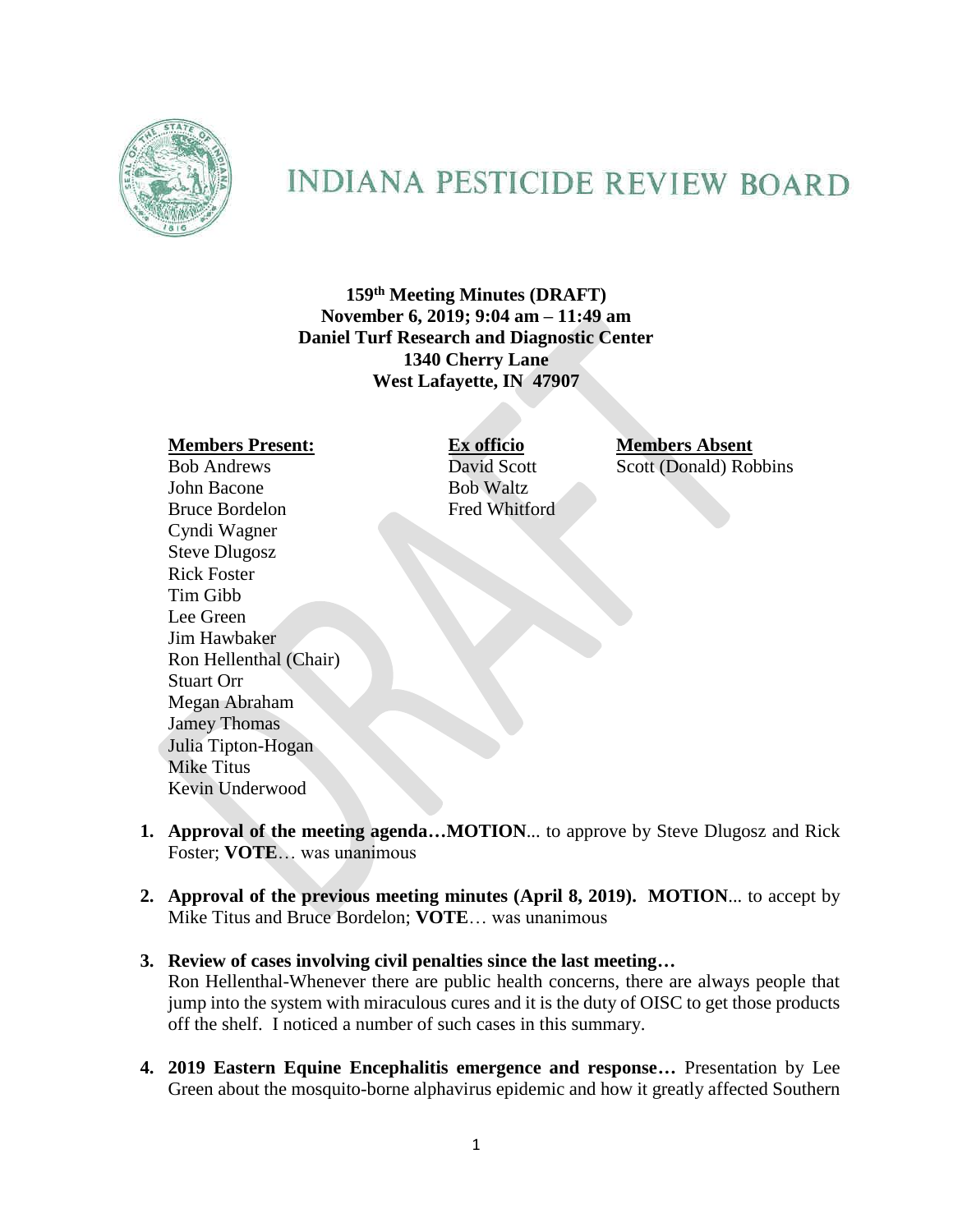Michigan and Northern Indiana earlier this year. This is the first time this has affected this area since 2002 and caused a lot of financial impact of horses and human.

[https://www.oisc.purdue.edu/pesticide/iprb/iprb\\_159\\_eastern\\_equine\\_encephalitis\\_virus.](https://www.oisc.purdue.edu/pesticide/iprb/iprb_159_eastern_equine_encephalitis_virus.pdf) [pdf](https://www.oisc.purdue.edu/pesticide/iprb/iprb_159_eastern_equine_encephalitis_virus.pdf)

Fred Whitford- We will have the extension services remind people in the spring about vaccinations against this epidemic.

# **5. Draft revisions to state pesticide rules prompted by recent federal applicator certification & training rule revisions…**

Ron Hellenthal- There is no written documentation on this yet.

Dave Scott – We anticipated having a draft for everyone to take home and 3 weeks ago Dicamba started again and we lost all opportunity to do that. Currently there are a dozen different rules, and about 6 or 7 of those rules have certification and licensing and recordkeeping components in them. We are looking to update and consolidate all of these similar requirements. We are evaluating the potential benefits of segregating requirements for Restricted Use and General Use products. We are looking at a holistic revision of certification and licensing and record keeping. Some things have changed over the last 20 years. The board has discussed penalties assessment in the past, and now we can look at the how the penalty assessment process might be improved. We have some experienced long-tenured members on the board.

Bob Andrews – Are you going to have a study group?

Dave Scott– OISC will probably take the first reorganization look at it and then come to the Board. Some things will be Board things and some things OISC things. But they go together. We will provide ample opportunity for discussion. If the board decides that there is a need for a study group then one can be created.

Bob Andrews– Seeing a big increase in turnover, a few years ago we added schools, 33 different school corporations and the level of knowledge is low. We have had to back down in our training in order to bring them up to speed.

Dave Scott– We are not the same as we were 40 years ago and things have changed. I think this will allow the opportunity to differentiate between all of the changes, and we will want the input from the targeted audience.

Ron Hellenthal– A lot of what is needed here is to consolidate things into a single place instead of having to deal with each individual things separately. After we get to that point, we would bring that to the board and discuss.

Fred Whitford– Do we have to go thru the General assembly to get the changes completed?

Dave Scott – We are not talking about changes of fees, so we do not have to go to the general assembly. We do not envision that and will be going thru rule making.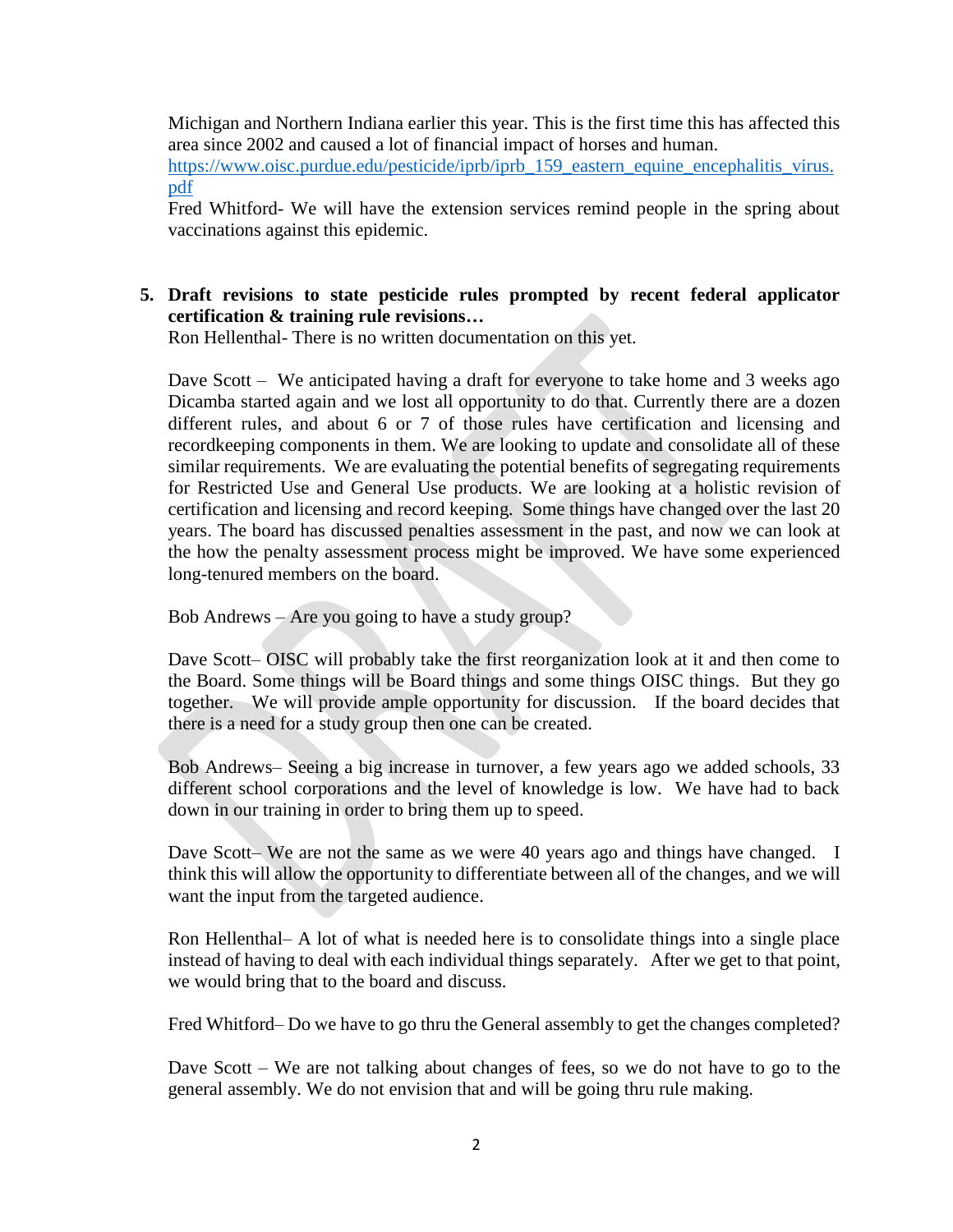Fred Whitford– 1 year to 1 ½ years?

Dave Scott– That is an optimistic time frame.

Q -Leo gave a presentation in the last meeting. Are things heading in the direction that he discussed?

Dave Scott– Yes. Tracking pretty closely. Record keeping has been the same since 1976. This may be an opportune time to revisit some of these rules. Some things are not required by federal law anymore so why keep doing it. Does recordkeeping at golf courses need to be the same as commercial?

Ron Hellenthal – Once there is a draft set of revisions, it will be fully discussed at a board meeting. The board would vote on this and then open to public discussion. Going to happen how all administrative laws are made. Nothing in rulemaking will happen automatically without full input from everyone.

Dave Scott– Always an opportunity for public input into rulemaking. If we need a special committee for input, we will do that. In the meantime, OISC will do some initial editing and cutting and pasting of like rules together. We will bring the results of the editing process back to the board for review.

Q – Blessed to have a great relationship with the State Chemist office and other states have their hands full.

## **6. Dicamba 2019 off-target movement response & plans for 2020…**Presentation by Dave **Scott**

[https://www.oisc.purdue.edu/pesticide/iprb/iprb\\_159\\_2019\\_dicamba\\_plans\\_2020\\_DRAFT.pdf](https://www.oisc.purdue.edu/pesticide/iprb/iprb_159_2019_dicamba_plans_2020_DRAFT.pdf) We have been talking about Dicamba for 10 to 15 years as a board. We have been talking about this specific product on Soybeans for the last 3 years. We can hopefully identify a path forward for 2020. The products are up for federal reregistration in 2021, so today's discussion will be for the 2020 growing season in Indiana. We are talking about a state registration decision by the State Chemist. This board, by law, is the first level of appeal. We will not be asking the board for a vote today on this proposed state chemist action.

This is not a nationwide problem. We are talking about a problem that is in the top 10 soybean producing states. Arkansas has kind of led the fact of the issues with Dicamba. This has been a very divisive issue since implementation. Response and response strategy. 2017 thru 2019. We have not yet finalized many of our 2019 investigations. You can see what portion Dicamba complaints have been of all Ag ground complaints.

Will talk about the Resource expenditures. Went from over 2500 samples in 2017. Found out these samples told us very little information to help in the investigation (drift, inversion…) I will share some cost figures with you. These are just cost figures just on Dicamba in our office and not expenditures by others or environmental costs. Does not include what the office is not doing since we are doing 65% of our complaints on Dicamba.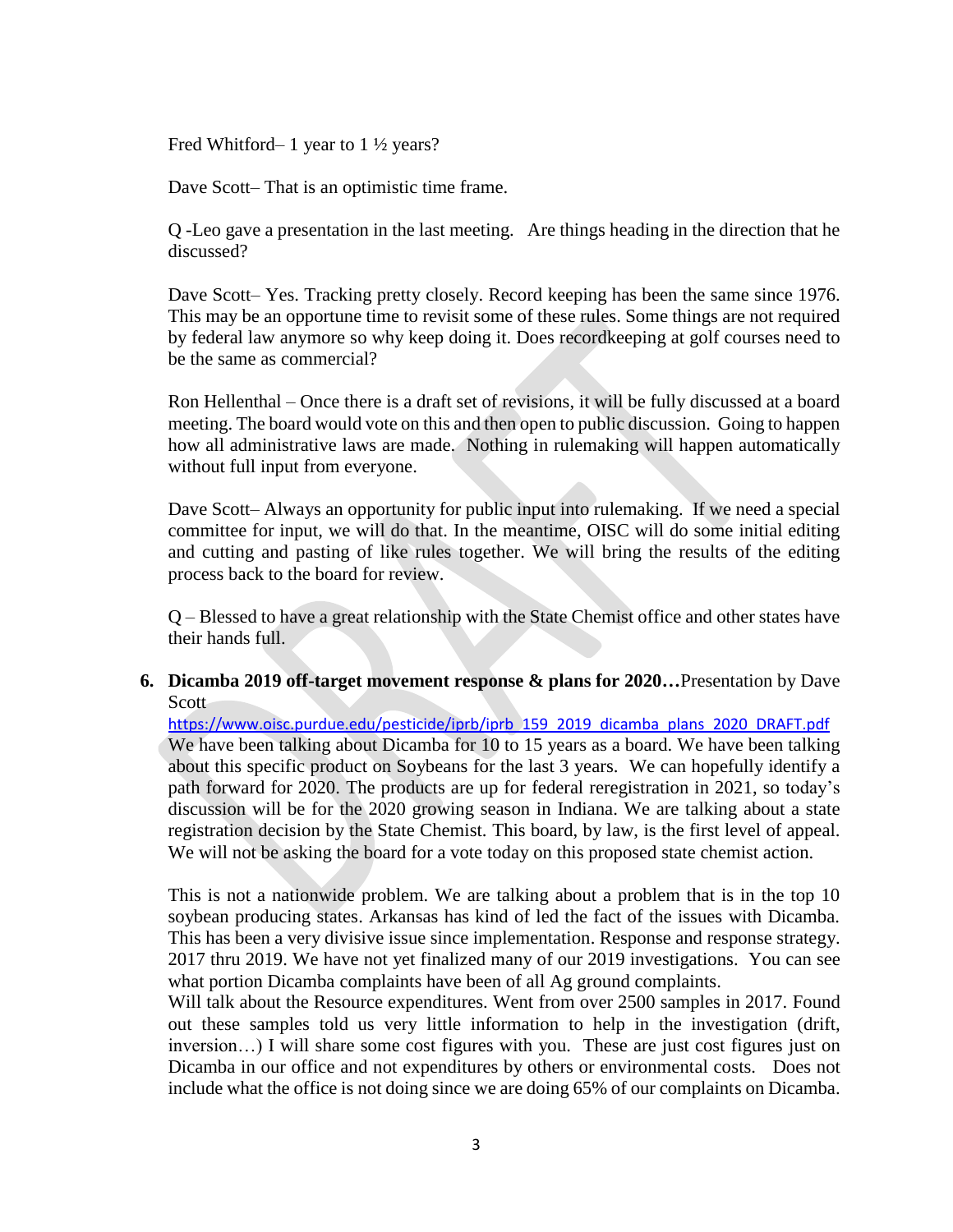These are some of the things we did to help reduce our costs. If misuse is what is causing the issue, what can we do to change the behavior of those non-compliant applicators? Found from years one and two that it is not hard to find label violations. Are we gaining on compliance? We offered two types of investigation options to the complainant. Complete compliance investigation (same as we have done for the last 40 years) or documentary only investigations. With the second option we went out, viewed the issue, and reported relative to yes, your property has been exposed to Dicamba. We can do the documentary investigations in a day. The down side is that we could not evaluate if there was compliance or not compliance.

We have been tweaking the response policy and have been sharing this policy with this board. There have always been design label restrictions on the label. Dicamba has caused us to change the way we look at things. The new label has about 20 design label restrictions. However, we are learning that the only option we have is reviewing the violation of the label. The penalties have been in effect since 1988. We have found that those penalties are not an incentive to change their compliance. So now, we are going the route of license suspension or revocation.

The proposed application date is June 20, 2020.

Ron Hellenthal- Before we begin the discussion about this issue, this is not a simple issue. This issue is one of the harder decisions that we have had to address over the last 20 years. Some people have a serious issue with controlling weeds. There are sensitive crop areas that are concerned. The board prides itself on listening to all points of view. The board is composed of all areas and approach everything on a consensus point of view. Please be respectful. Our goal is to consider as many points as possible and come up with a fair and equitable outcome.

Dave – There may be some confusion based on the slides that were presented as to the OISC label restriction decision. The only thing we are discussing is the June  $20<sup>th</sup>$  cut off date for application of the product.

#### Comments from the Audience

Tom Schmidt – Bayer Crop Science - We as AG we need to all work together a little bit better. Per Dave, there were 178 investigations this year. Every affected field could be represented by more than one investigation. Therefore, the 178 investigations does not necessarily represent the number of fields that showed any kind of symptomology. A conservative example of where we are viewing things. Of those 178, if we presume 150 represent actually affected fields. And we assume each of those fields show symptomology across 100 acres. That is 15,000 affected acres in the state of Indiana. There are 6 million acres of soybeans planted in Indiana this past year. 2.5 million of those were non Dicamba Tolerant soybeans. So, if there were 15,000 acres presenting symptomology, that is less than 1% of the acreage showing any symptomology. Farmers need resources to combat weeds and keep their field clean. There are very few resources, very limited resources out there to really help combat those. But right now the Dicamba tolerant soybeans and Dicamba technologies offer great protection against these resistant weeds. We also look at the cut of dates and I know we have June 20 on the table here. Ohio did not have a cutoff date and they had 25 complaints/investigations. Illinois more than doubled their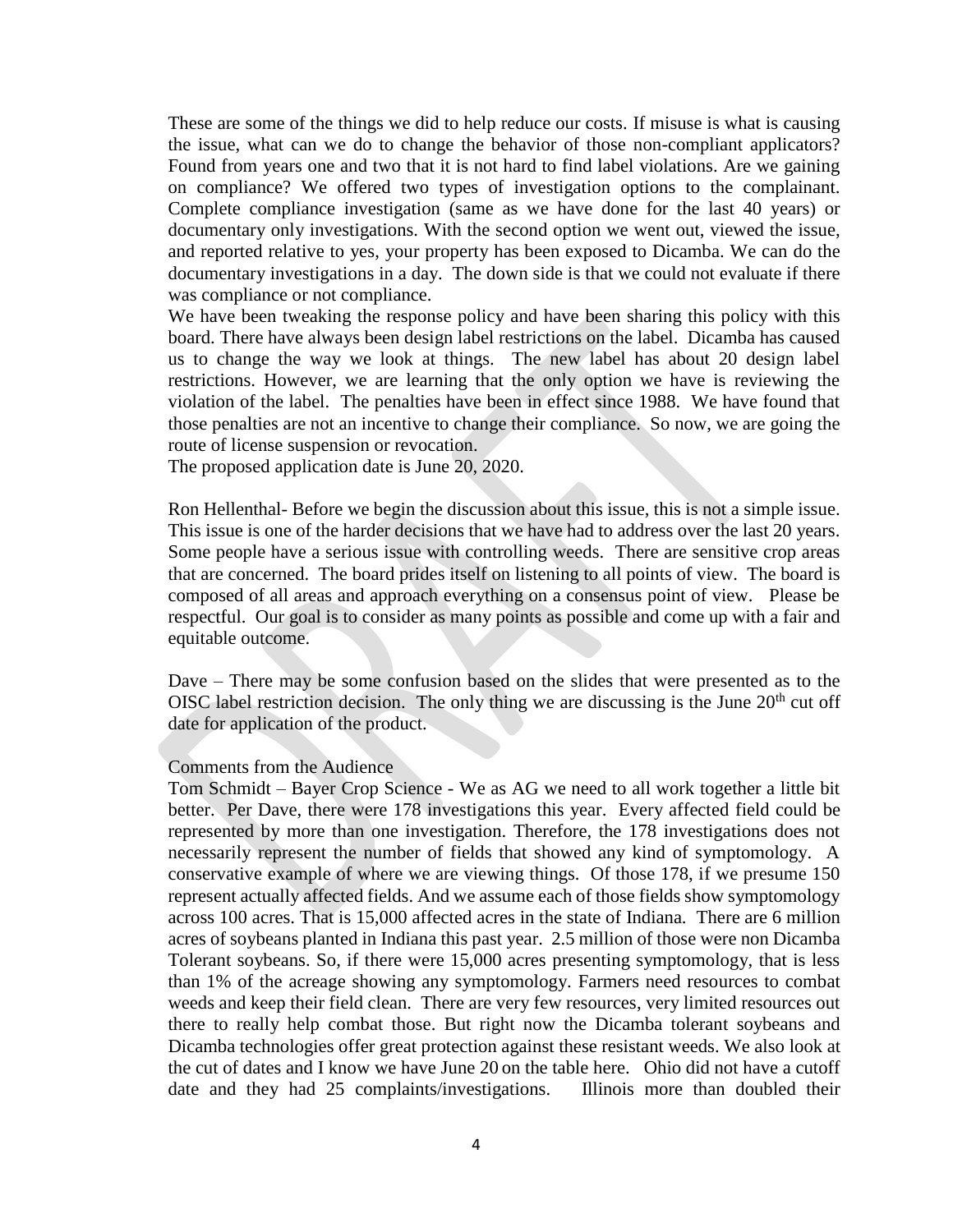complaints when they added a cutoff date. We honestly do not know why. There was not a lot of opportunity for people to make good applications because of the weather. Did that drive people to make bad applications? The federal label mandates a 45 day after planting as a cutoff date. Bayer's investigations have gone down drastically over the last few years. Your growers are using this correctly. They know how to use it. They are using it to combat weed pressures and they need this technology desperately throughout the entire season. Have that flexibility to meet the needs of the grower.

Amy Cornell – President of Agri Business Council of Indiana –This is a very complicated issue. Within the membership of ACI, there are a lot of different opinions on how to best handle this issue. The majority of our membership has asked for there not be a favorable recommendation today on the June20th cutoff date. We have many folks within our membership that have not had a complaint against them or where the complaint numbers have been very low. And so, from their perspective they do not necessarily see the causation. They do not understand why they would be subject to additional restrictions. There is also a lot of concern particularly for our members in Southern Indiana. The complaint numbers in southern Indiana are much lower and the planting dates, particularly in the southeast have historically lagged behind the rest of the state. Concerns from our membership about the impact of being able to use that technology throughout all of the season including on double crop soybeans. There has also been confusion in the industry regarding the flexibility of this state. We have heard today where some states were lobbied to push it back and they agreed to push it back or that they were lobbied and they didn't. There has been multiple conversations over the course of time about whether or not a cutoff date in Indiana would be flexible or not. I think we need to have clarity up front on what this truly means and what the flexibility is. We can't have the situation where you are looking at a neighboring state and pointing to their cutoff date and the fact that that was extended and maybe saying that is part of the reason why they saw an increase in complaints or maybe not. That adds confusion. We need certainty and what the flexibility is. We don't know what the state laws are in each of those states. What would trigger a complaint? We have heard several times that under Indiana state law, just the fact that a soybean was crinkled but there is no yield or economic damage, that that is still a complaint under Indiana State law. We don't really know if we are doing a true apples to apples comparison. Some of our neighboring states have not chosen to implement a cutoff date as of yet. We also have heard the Office of State Chemist concerns regarding the changes in the enforcement policy and ACI is part of a working group with other organizations that is working on a proposal. We have heard the concerns about the low level that they State Chemist is allowed to fine based on statute, but we also have concerns about the enforcement policy continuing to change over and over and we think that is another area that needs more consistency.

Fred Whitford– We can do nothing and just follow the label. But there is a million dollar cost to the State Chemist Office. Are your groups willing to pay more money? We would have to raise from \$20 to \$400 in order to help with these costs. There is a cost component that nobody is addressing. If we do nothing and the numbers continue, who is going to pay for this? Who is going to pick up the tab? If we are throwing farmers under the bus, then someone has to pick up the costs. We have been talking about this for 3 years. I am not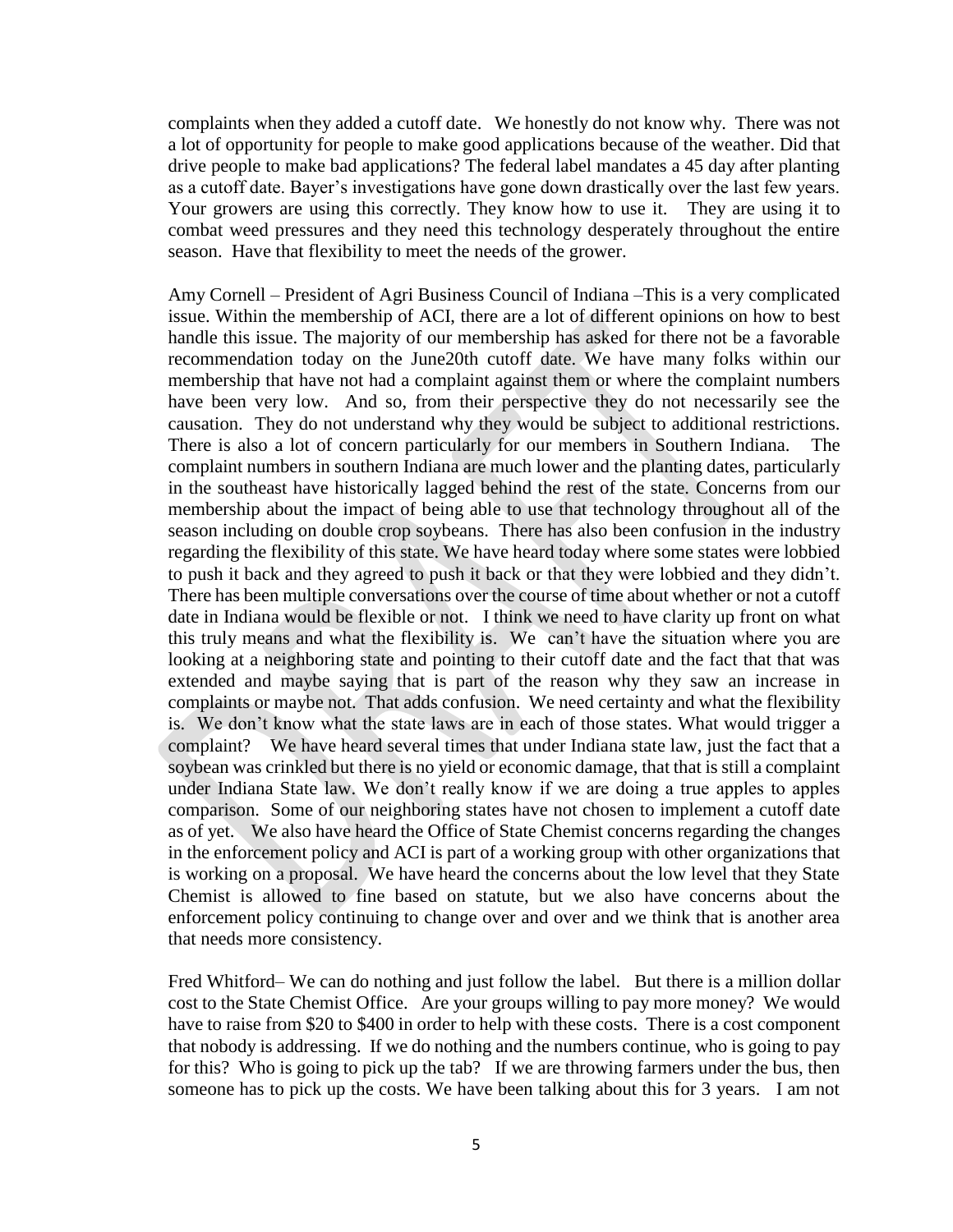hearing any solutions. OISC cannot enforce the label. I am asking both speakers where does the cost come in and those kind of considerations.

Amy Cornell– I think the question regarding the OISC funding and resources is fair and folks have not asked us about this before. You also have to look at the calendar year.

Bruce Bordelon- It is 4.3 million up to now. If you find a violation and you charge the violator and put the costs to the violator, testing and investigation costs, then you would probably recover funds and you would probably change behavior too.

Kevin Underwood– The concern, I think for most producers is probably related to the arbitrary date and hoping that we can see the point where we are going to have more availability of the new technology that has been mentioned. I understand the corner that we have been backed into as well. We, ourselves have not been using the technology specifically to spray post beans because of the issues we are seeing with the off target movement.

Steve Howell –Indiana Soybean Alliance - Appreciated the state chemist effort to keep this technology available in Indiana. Farmers wonder why the June 20 cutoff date. Is this the right date for Stueben County and the right date for Posey County. I know you have to keep it somewhat simple to implement. Why not a June 30 cutoff? Some of our members thru that out there as an option. We do appreciate any discussion we can have with the industry on a more robust enforcement policy that will curb bad behavior. We do appreciate any opportunity to work on that. We do have some concerns about the three strikes and you are out. I think that needs some time for to be absorbed and understood by farmers.

Steve Smith - Red Gold – I think we have heard a vain attempt to muddy the waters about the problem. The problem is real. I think we all know that the number of claims that come in are not the number that are actually happening out in the world. There are estimates that there are actually  $\frac{1}{5}$  to 10 times more claims than reported. As a public policy, I think it behooves this board to make sure that you are protecting everyone's interest. I sincerely believe that Red Gold's entire business is at risk if one big mistake by an applicator would come along because of zero reside tolerance we have to completely destroy a farms tomatoes. If the problem is so minute as we have heard, why don't the manufacturers step up and compensate losses? If it is not a big deal, what is the risk for them? There is no way that cut off dates actually would have any bearing in increasing reports. To the contrary, it probably kept numbers down. Complaints are bound to go down as the percentage of tolerant beans go up. June 20 is not the right cutoff date. June  $1<sup>st</sup>$  would be a lot better. I understand that is probably not likely. June20 is not nearly the date is should be. If that is truly the goal of the Pesticide Review Board and the State Chemist to get the complaint down to the 20's or 30's then should be a date you might look at.

Megan Abraham – Question for Steve Howell – What percentage of your folks growing soybeans in Indiana are using the new technology.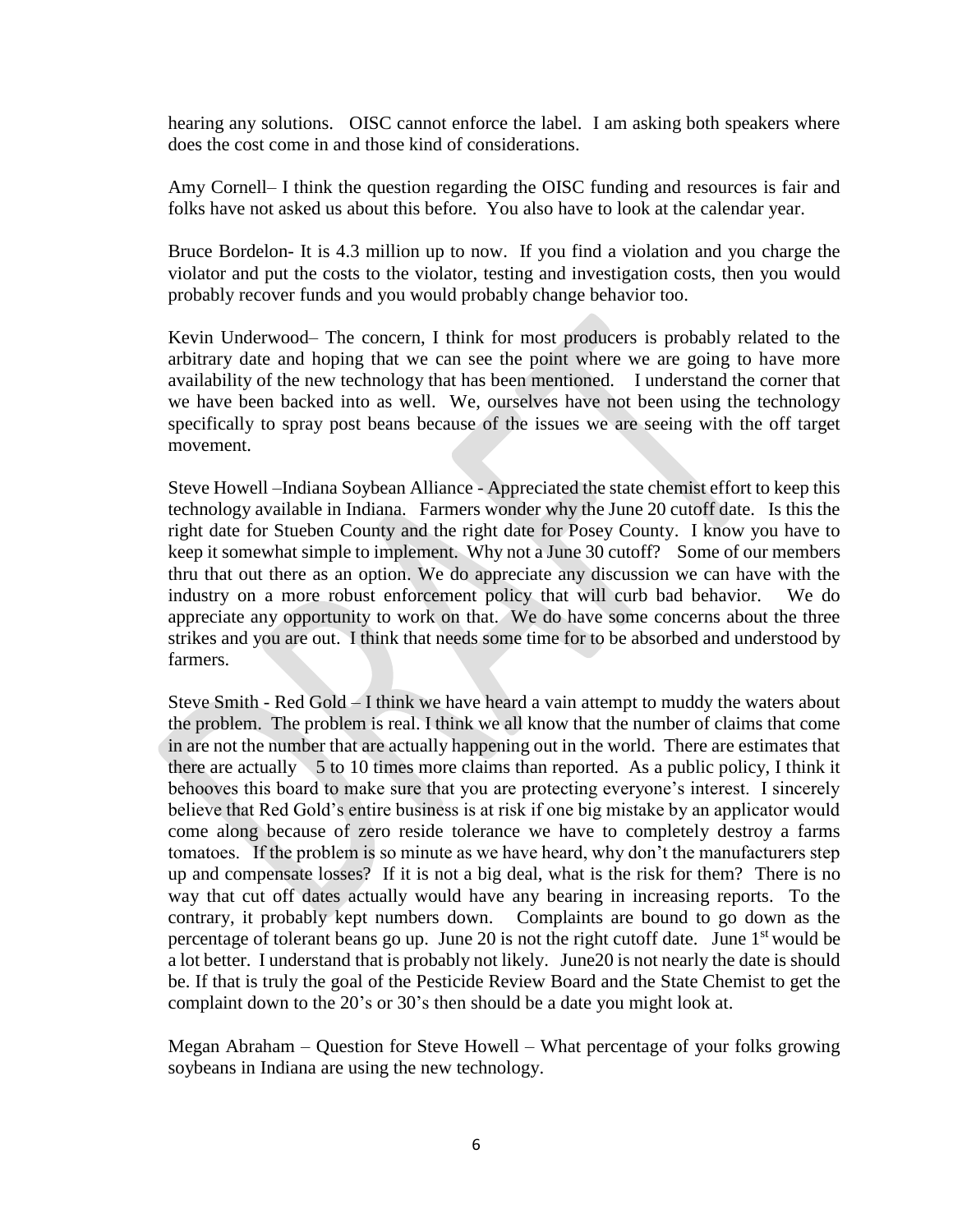Steve Howell –That is something I don't have a handle on but I would like to find that out. That is something I will look into.

Julia Tipton-Hogan -I think that would be very helpful. That piece of information feels like it is an industry secret. Over time pulling those numbers out of the producer has felt that is something that they are not giving us. This time you gave us a lot of good numbers

Tom Schmidt -One of the issues with reporting how much Dicamba is sprayed, we don't know. We know how much Dicamba we sold but we don't know on what crop it was sprayed and when, and whether it was bought in Indiana and applied in Illinois. We have estimates. Know there were about 3.5 million DT beans planted in Indiana this year . Hard to track where the chemistry is being applied and when.

Bruce Bordelon – Dave, does the office keep that information?

Dave Scott – No. We do not keep that information. Other states have tried it. The best is that they default to USDA survery data. People are supposed to keep records of the application, but probably possible with today's technology but today I do not know of anyone collecting such data. Don't have a way to assimilate that information.

Bruce Bordelon – We have long-term data from crop and weather meetings that our guys go to on soybean planting dates, when 80% is planted, 90% planted year by year long term. So we should be able to compare that June  $20<sup>th</sup>$  date to the  $45$  day post plant and see where that is at.

Julia Tipton-Hogan – I think that there is the issue of the different parts of the state. How many weather zones do we have in our state?

Bruce Bordelon– Two winter climate zones. It ranges quite a bit in southern Indiana. About a three week range.

Julia Tipton-Hogan – Yes. Exactly. This resonated a lot with me but it might really muddy the waters.

Bruce Bordelon – You cannot do it by climate alone because some of the areas are wetter and such.

Fred Whitford– Many of our people, both farmers and specifically commercial applicators have already set a self-imposed cutoff date. Is that a fair statement?

Mike Titus – I cannot speak for anyone else but you within our own situation yes we selfimpose some dates within our own company. It is all about risk and how much risk you are willing to accept. We need a product. We need that tool in our toolbox. I have never seen a situation in my life like this before. It is not a new compound. It is very unique and emotional. There is a lot of money involved here from everybody. And I think there are other companies that have done this as well.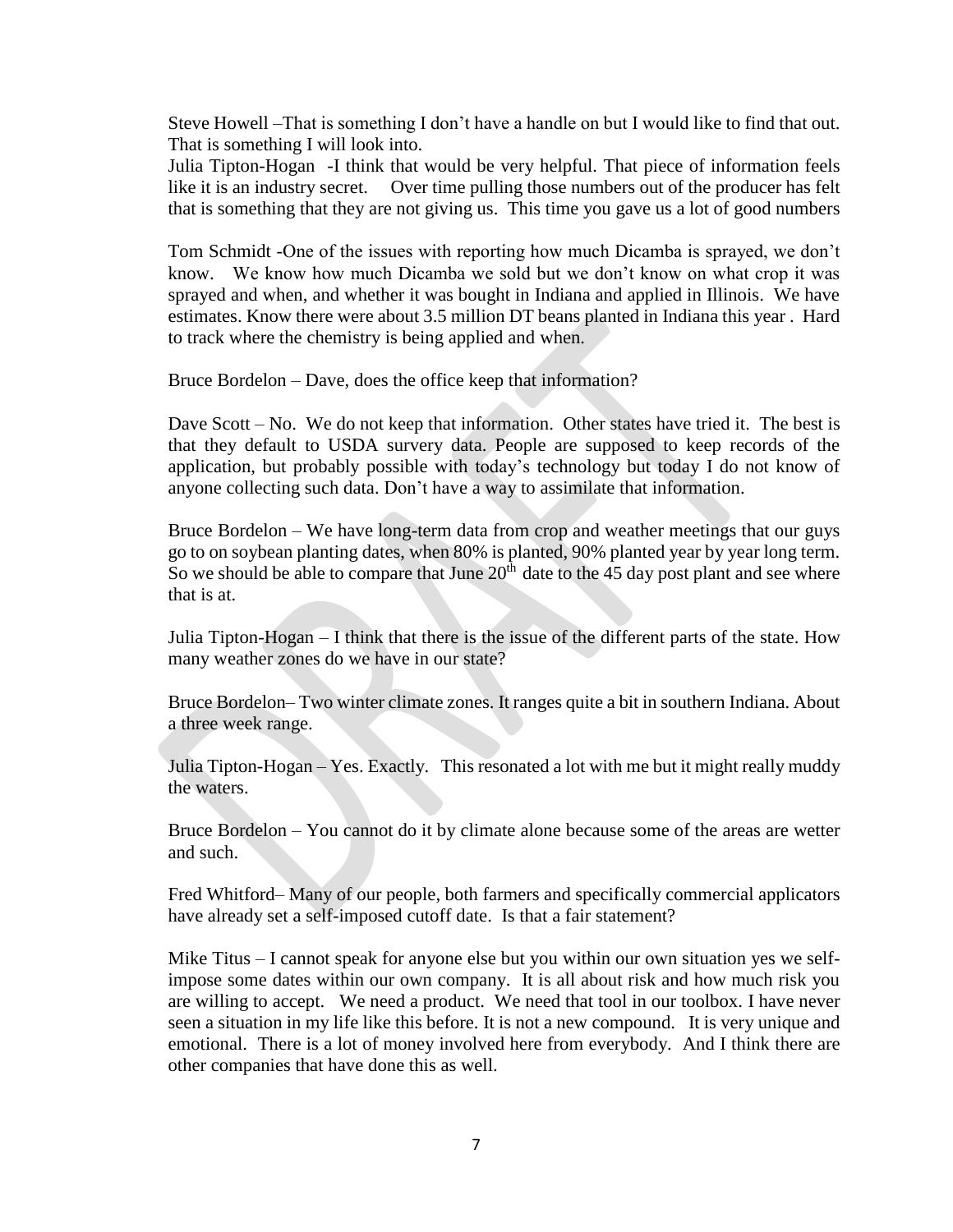Fred Whitford – Whatever that date is, you have been able to come back on your farmers and provide weed control because if you didn't, you would not be in business.

Mike Titus – I think we have done a fair job with that.

Fred Whitford - Not great but fair.

Ron Hellenthal –The process of asking for a changed or a specific cutoff date is relatively straightforward. For example, if we have had a wet year and it was clear that the cutoff date that was established needs to be change, that is a relatively trivial task to do. Or if in fact that different parts of state need different cut off dates, as I understand it that is simply a matter of requesting the change to the EPA and it would probably be approved in a matter of days. If we had a date, that date is not written in stone. That is subject to change based on local needs. OISC trying to look out for the best interest of the people of the people of the state.

Tyler Starkey - Agri Business Council of Indiana- The EPA is reevaluating how they do the 24c. That is something to take into consideration

Dave Scott – For 20 plus years the EPA has allowed the states to use 24c to add state restrictions to labels. They said that they would not change anything until we get stakeholders input and they have not done that yet. We have heard a rumor that they are going to start doing that. They have been missing in action in 2019. In 2017 and 2018 we were talking with them on a weekly basis about what is going on out here in the real world.

Seth Dibblee – As a general principal at EPA is that, we typically allow states to make regulatory decisions that are more stringent than the federal decisions for any given topic or media.

Steve Dlugosz– Dave. About the flexibility, could you envision that being a regional type of thing or does it always have to be one for the whole state.

Dave Scott – Not it doesn't, but it is obvious the more complicated you make this, the more difficult it is to implement. There will always be the issue of saying well I was confused. Keep it simple. Any differentiating decision that you make sould be based on logic.

Steve Dlugosz – In this day with the internet, you list the county and they can check. Again they have to go back to the web site to check stuff for the label.

Fred Whitford – That is something that extension can get information out in the trade magazines. So that is doable.

Julia – So you are agreeing to have different cut off dates based on what is happening in different parts of the state.